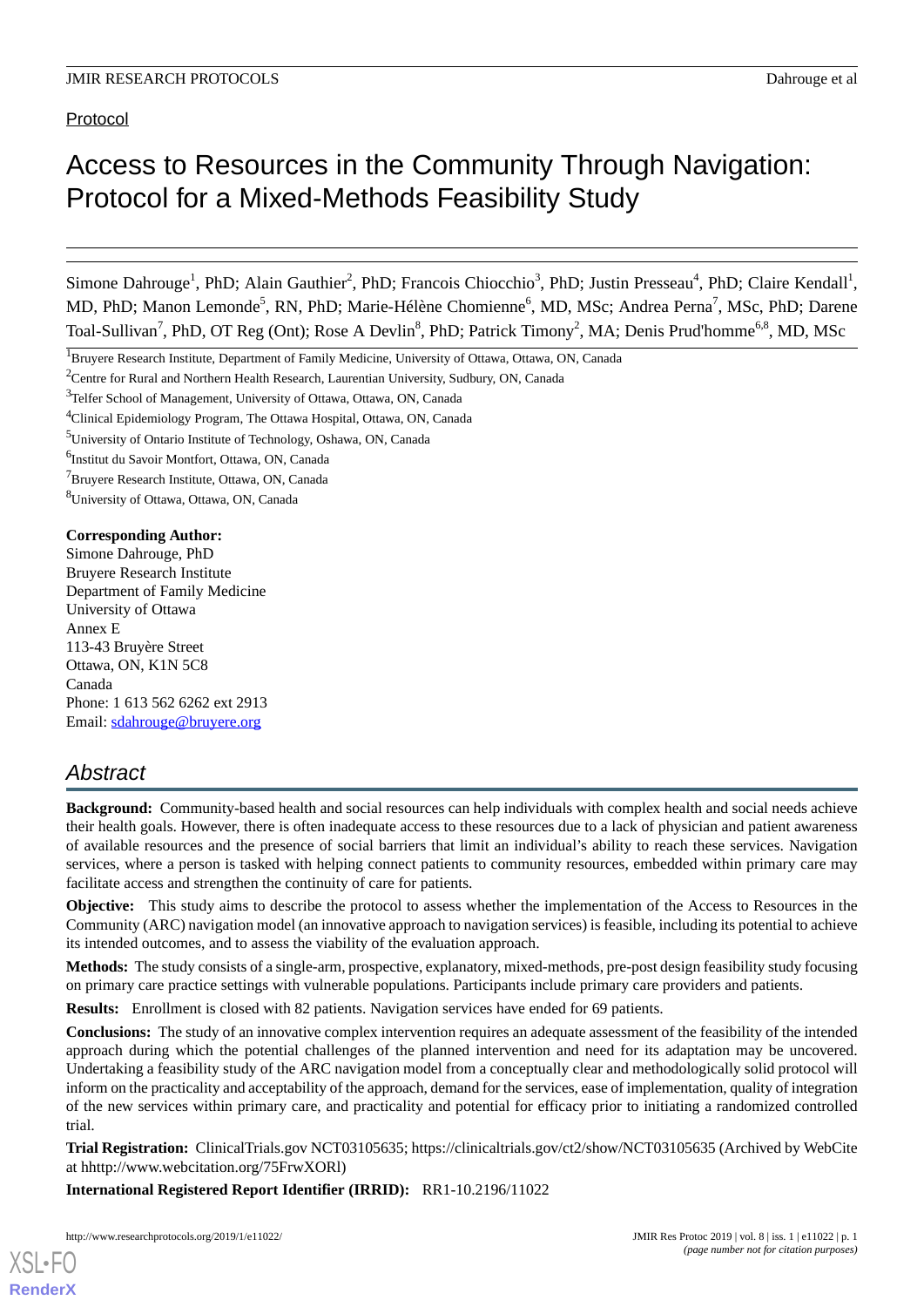(JMIR Res Protoc 2019;8(1):e11022) doi: [10.2196/11022](http://dx.doi.org/10.2196/11022)

#### **KEYWORDS**

access; community resources; feasibility study; navigation; primary health care

# *Introduction*

Equitable access to primary health care (PHC) plays an important role in reducing health inequities [[1\]](#page-8-0). Despite considerable efforts to strengthen that sector in Canada [[2\]](#page-8-1), disparities in access to these services continue to affect several populations, including immigrants, indigenous people, individuals of lower socioeconomic status, those living in rural regions, and cultural minorities, including Francophones living in minority situations [\[3](#page-8-2)-[9\]](#page-8-3). This problem is compounded by the fact that these social factors are also determinants of health that contribute markedly to the risk of poor health [[10\]](#page-8-4) and adequate access to PHC, including health-enabling resources available in the community, which remains a priority strategy to mitigating these inequities [\[11](#page-8-5)].

Community resources (CRs) such as smoking cessation, falls prevention, and chronic disease self-management programs can play an important role in supporting individuals achieve their health goals. Primary care providers (PCPs) may offer lifestyle counseling and preventive care support to promote positive health behaviors, but this is often insufficient for individuals to meet their intended goals because the path to healthy behavior is fraught with barriers that thwart their intent and capacity to act [\[12](#page-8-6)]. The work done by PCPs in supporting individuals to develop self-efficacy in the management of their health can be complemented by accessing health-enabling CRs, which encompass a broad range of health and social services. Several reviews report positive outcomes with community-based services that aim to reduce the risk of cardiovascular disease [[13](#page-8-7)[-15](#page-8-8)], promote secondary prevention of various chronic diseases [\[16](#page-8-9)-[18\]](#page-8-10), and improve health-promoting behaviors [[19](#page-8-11)[,20](#page-9-0)]. Such resources are recommended by the US Preventive Services Task Force [\[21](#page-9-1)] and the American Heart Association [[19\]](#page-8-11). Similarly, National Guidelines for Diabetes Management highlight the role self-management education and community support programs play in achieving healthy outcomes [[22\]](#page-9-2). Many of these resources have been shown to be useful in meeting the health needs of individuals with complex social profiles [[15](#page-8-8),[23\]](#page-9-3) and some have highlighted their role in reducing health inequities experienced by certain populations [\[24](#page-9-4),[25\]](#page-9-5). Unfortunately, these services remain underused [\[26](#page-9-6)], especially by individuals with social disadvantages [[27\]](#page-9-7), resulting in the propagation of inequities and unmet health needs.

One response to this multifaceted issue is to facilitate access to health-enabling CRs by embedding navigation services within PHC. Navigators may be nonclinical individuals or health professionals who assist patients in identifying the appropriate CRs and support them in overcoming access barriers and achieving service utilization [[28\]](#page-9-8). However, the navigator role has been almost exclusively studied in disease- or population-specific contexts [[29,](#page-9-9)[30](#page-9-10)]. In the latter role, they are often called community health workers. Two recent metaanalyses focused on medical conditions, the majority of which

were cancer-related studies, showed that patients assigned to navigation services exhibited markedly better outcomes across a number of measures, including appropriate health care utilization, disease control, and clinical outcomes, such as mortality [\[29](#page-9-9)]. Another review reported similar benefits of navigation services for immigrants and ethnic communities [[31\]](#page-9-11).

The current models of navigation services and their implementation have considerable limitations. Models targeting individuals with specific medical conditions do not address the breadth of potential navigation needs individuals may have and may be contributing to a fragmented delivery of care. Population-specific programs only target a subset of the population and, by definition, cannot be applied to the general population. Implementing changes in the way PCPs operate even when there is agreement within PCPs on the need for the change—is challenging as well. To date, a very few studies have implemented navigation services within primary care, integrating these services within the breadth of care they coordinate [[32](#page-9-12)[-37](#page-9-13)] and supporting the PCPs' efforts to engage patients in self-care. We found a single study that evaluated the role of a patient navigator in providing system navigation support to more complex primary care patients; however, in that study, the navigation services were provided by a social worker [[38\]](#page-9-14).

Informed by evidence and in consultation with key stakeholders, we developed a novel approach intended to enhance equitable Access to Resources in the Community (ARC)—the ARC model. The ARC model consists of implementing small changes to primary care practices that would encourage PCPs to direct patients to resources in the community that could help them address their health and well-being needs. In parallel, a nonclinical navigator attached to the practice would support these patients tot identify the most appropriate service and overcome barriers that might prevent them from making use of the recommended resources. This feasibility study will assess whether the ARC model is feasible, including its potential to achieve its intended outcomes, and the viability of the evaluation approach. Ultimately, this feasibility study will strengthen a subsequent randomized controlled trial, which, in turn, will increase the likelihood of collecting reliable and relevant data and produce valid conclusions on the implementation and impact of our navigator program.

Specifically, we will evaluate 8 areas of feasibility: Acceptability, Demand, Implementation, Adaptation, Integration, Practicality, Efficacy of the ARC model, and Appropriateness of the intervention evaluation approach to study participants [\[39](#page-9-15)].

 $XSI - F($ **[RenderX](http://www.renderx.com/)**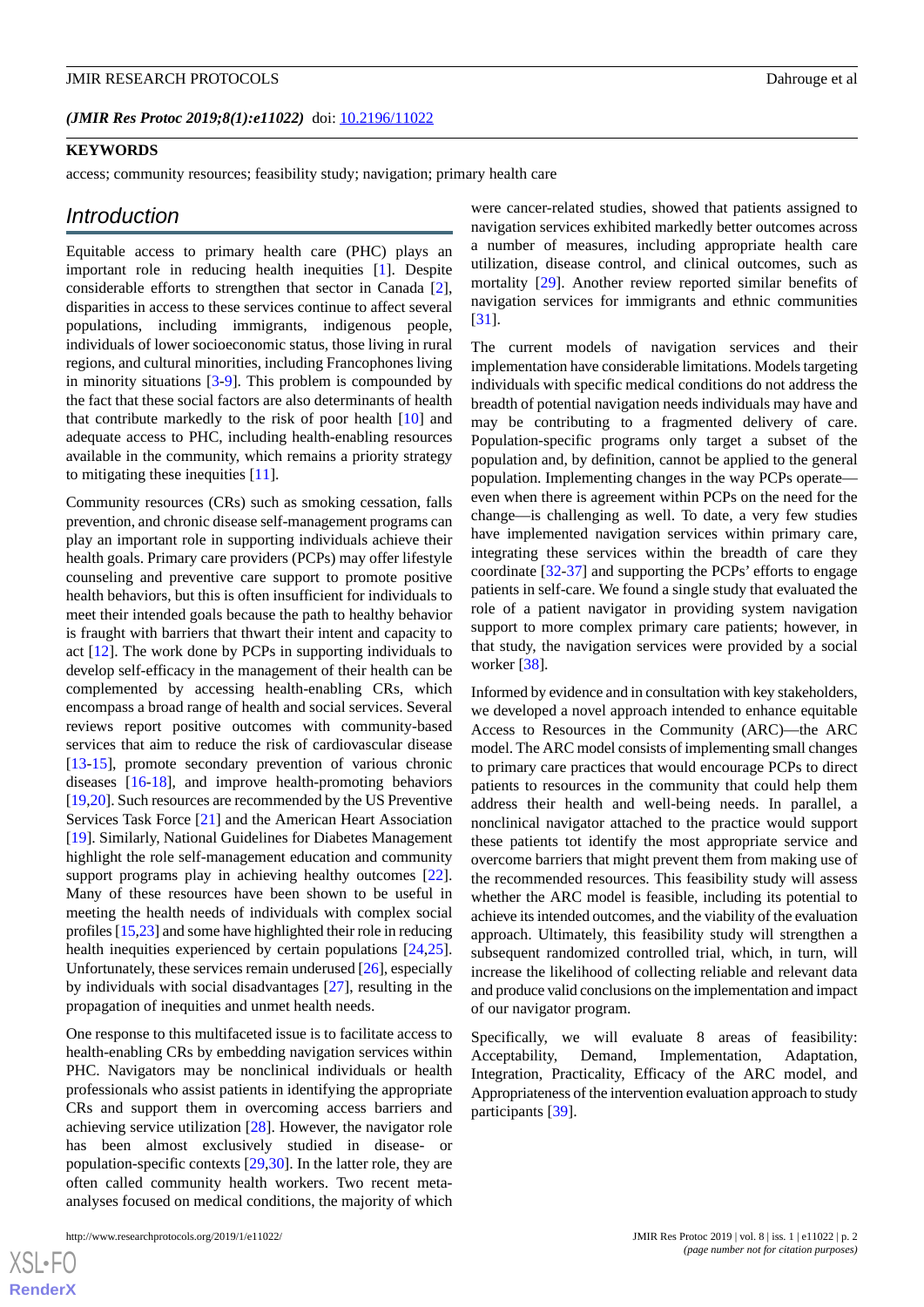# *Methods*

# **Reporting and Design**

We have followed the Standard Protocol Items: Recommendations for Interventional Trials guidelines for reporting on protocols [[40\]](#page-9-16). This is a single-arm, prospective, explanatory, mixed-methods, pre-post design feasibility study.

# **Setting**

The study is set in central Ottawa (Ontario, Canada), a region with broad socioeconomic diversity, including Francophones (19%), immigrants (19%), visible minorities (18%), and seniors (16%) [\[41](#page-10-0)].

# **Participants**

The ARC model was implemented in 2 practice contexts to understand the different levers and barriers to implementing the ARC model: (1) the traditional primary care practice, which consists of family physicians, nurses, and administrative staff; and (2) the interprofessional practice model in which patients also have access to various allied health professionals such as nurse practitioners, pharmacists, and social workers, as well as some in-house health programs. Participating PCPs are required to provide comprehensive primary care services to the general population.

Patients of participating PCPs were eligible to participate if one or more needs, which may be addressed by services offered in the community, are identified during an encounter with their PCP, they are able to communicate in English or French or willing to be served by a cultural interpreter or translator, and have no marked cognitive deficiencies or have a family member that can provide proxy consent and participate in the study with the patient.

# **Ethics Approval**

This study was approved by the following ethics boards: Ottawa Health Science Network Research Ethics Board (#20160914-01H), Bruyère Continuing Care Research Ethics Board (#M16-16-055), University of Ottawa Research Ethics Board (#A05-17-04), and L'Hôpital Montfort Research Ethics Board (#SD-DP-27-02-17).

# **Intervention**

We established a Collaborative Partnership of key stakeholders to inform the development, implementation, and evaluation of the ARC navigation model. The partnership includes policy makers, members from community organizations, health care providers, health planners, and people with lived experience of health care as a consumer or caregiver. The ARC intervention intends to promote equitable access to health-enabling resources by engaging PCPs in identifying their patients'needs that could be addressed by a CR and directing them to such services. Patients' access to these resources is subsequently supported through navigation. A logic model (presented in [Multimedia](#page-7-0) [Appendix 1](#page-7-0)) was developed to establish the expected links among the intervention components, planned activities, and anticipated outcomes. The ARC navigation model is presented in [Multimedia Appendix 2](#page-7-1), and details of the ARC intervention

are described in [Multimedia Appendix 3](#page-7-2) (Template for Intervention Description and Replication Checklist [\[42](#page-10-1)]). The study promotional materials for patients are offered in [Multimedia Appendices 4](#page-7-3) and [5](#page-7-4) and the ARC referral form and instructional video for PCPs are presented in [Multimedia](#page-7-5) [Appendices 6](#page-7-5) and [7.](#page-8-12) The two main intervention components are (1) changes to the practice environment to enhance PCP recommendations for patients to access CRs that could address their needs; and (2) navigation support for these patients to help them achieve access to resources. Briefly, we relied on Rogers' Diffusion of Innovation theory [\[43](#page-10-2)] to underpin the practice changes required to promote referrals to CRs in primary care practices. These changes were informed by a rapid realist review conducted by us to understand the most likely effective approaches and their potential benefit in our context [[44\]](#page-10-3). The navigator's role was founded on the Health Action Process Approach [\[45](#page-10-4)] and aims to support patients in achieving their health and wellness goals by promoting access to health-enabling resources in the community.

The role of the navigator is limited to nonclinical activities that support access to community services that address a wide range of health and social needs. Multiple sources were used to inform the role of the navigator including (1) peer-reviewed literature about the scope of navigation activities provided with different populations, medical conditions, and contexts [[38](#page-9-14)[,46](#page-10-5)-[49\]](#page-10-6); (2) best practice guidelines for implementing and evaluating community health worker programs [[37\]](#page-9-13); and (3) literature on navigation training programs.

The ARC navigator is a lay person with no clinical background who is hired by the research team and trained to provide navigation services. PCPs were encouraged to see that new team member as someone lending a helping hand to patients in need of support to gain access to needed services—the type of support a well-informed family member could potentially provide. It was made clear that the navigator is a lay individual and would not be expected to address any clinical issues and that should such issues arise, they would be communicated back to the PCPs for their action. We sought to hire an individual with excellent communication skills, evident empathic qualities, and good management abilities. The navigator training program is based on competencies developed specifically for their role in primary care. The key competencies are to provide basic navigation services and identify appropriate resources within our context, demonstrate effective interpersonal communication including cultural and linguistic sensitivity, collaborate and work effectively with primary care team and CR program staff, advocate for patients and intervene with services to promote access to needed resources, demonstrate commitment to professional responsibilities and ongoing learning, and educate and empower patients about CRs for their health.

The navigator would spend a minimum of one half day at the practice during which they would meet with patients referred to them and interact with the members of the primary care team. The navigator did not chart in the patient medical records. Written communication between the navigator and primary care team was by fax. The expectation was that PCPs, sensitized to the availability of CRs that could complement the care they provide to their patients and confident that more socially

```
XS-FO
RenderX
```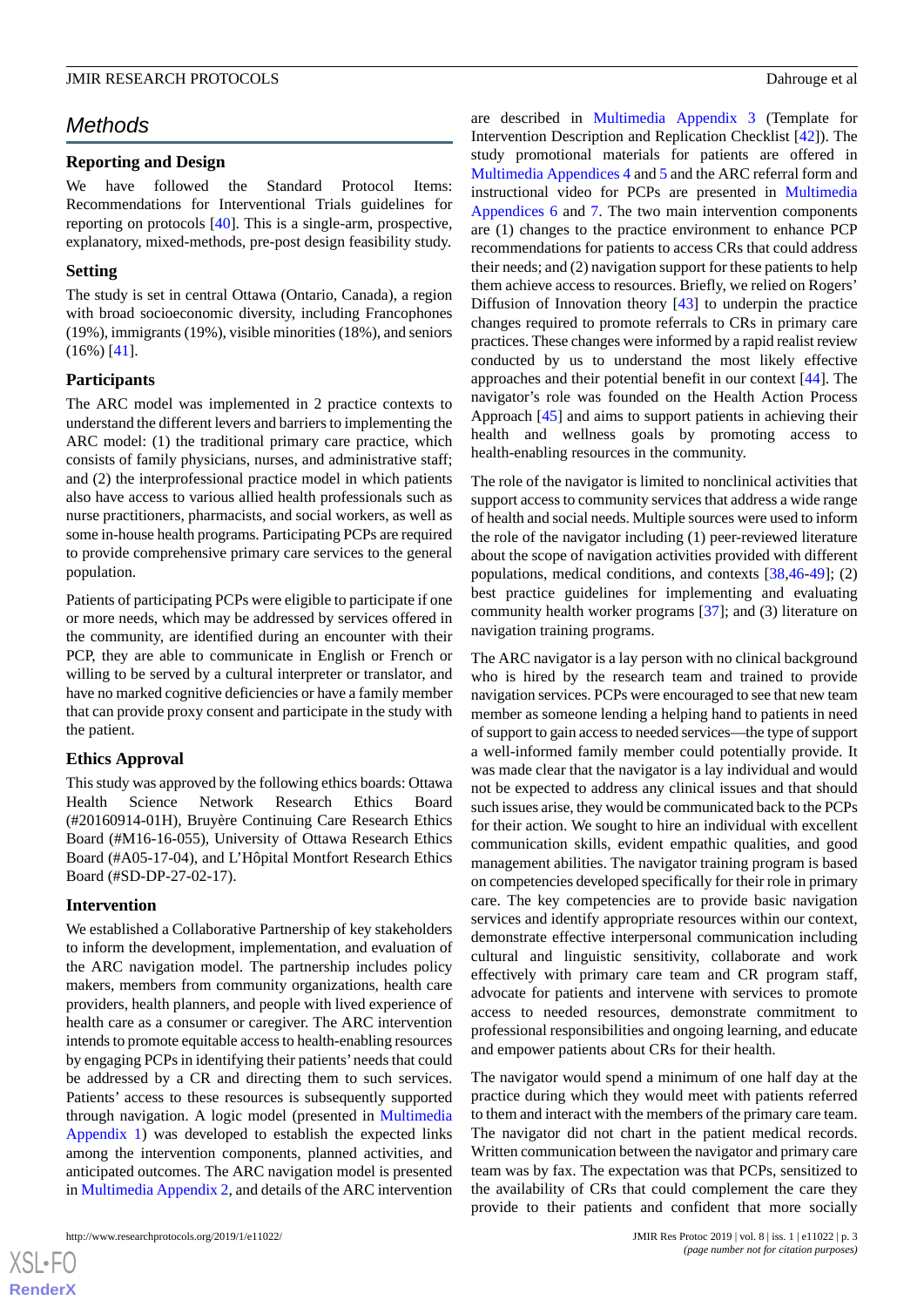complex patients can receive the assistance they require to support access to these resources (from the navigator), would be more likely to identify patient needs that could be addressed by CRs, discuss these during their encounter, and if appropriate, make the recommendation to access these services. The navigator would then meet with each patient to whom a service was recommended to understand their needs, expectations and priorities, identify anticipated barriers in accessing the resource (eg, knowledge, health literacy, transportation, completing forms, caregiving responsibilities, financial, and motivation), support patients in overcoming these barriers, and facilitate access to the most appropriate resource for patients. In addition, the navigator was trained to use communication strategies, such as motivational interviewing [[50\]](#page-10-7), that would encourage engagement of patients in identifying what is important to them, what they perceive as challenges in accessing CRs, and the navigation activities needed. Patient self-efficacy is fostered

through providing various forms of social support including providing information, emotional support, and guidance or accompaniment to access CRs. The navigator would report back to the PCP on the plan developed after the first encounter and again at the end of services. Navigation services would be discontinued when a patient has accessed the appropriate service or no longer wants or requires navigation assistance. Navigation services are offered to patients for up to 3 months.

# **Timelines**

The patient recruitment period was 9 months, and individual patient participation will be approximately 3 months.

# **Sample Size**

Sample sizes of 30 [[51\]](#page-10-8) or 50 [\[52](#page-10-9)] are commonly recommended for feasibility studies. We based our sample size on the ability to adequately assess the demand for the navigation services and to estimate the potential for patients to achieve the intended access to the resource. We estimated that the participation of 4-6 practices, each with at least 3 PCPs (minimum 12 PCPs) caring for a panel size of 1500 patients, would be required. We assumed conservatively that 30% of patients at the practice could potentially benefit from a CR. In the region where the study is being conducted, >60% of the population has insufficient consumption of fruits and vegetables and 28% individuals are obese, 19% drink heavily, 12% smoke, and 22% report feeling stressed "quite a lot" [[53\]](#page-10-10). The 95% CI range for these outcome measures would be <3% for referral rate (5400 potentially eligible individuals), <15% for participation rate (if conservatively  $162/5400$ ,  $3.00\%$ , are referred), and  $\langle 22\%$  for the access measure (assuming a participation rate of 81/162, 50.0%). We also aimed to interview a minimum of 1 PCP and 2 patients per practice.

# **Recruitment**

 $XSI - F($ **[RenderX](http://www.renderx.com/)**

The study was promoted among stakeholders. Providers expressing interest were sent a study information and consent form, and a recruitment session was scheduled with all interested PCPs at the practice.

During encounters with patients, when participating PCPs and their patients identified a need that could be addressed by a CR, the PCP completed a standardized CR referral form, briefly introduced the study, and requested the patient's agreement to be contacted by a member of the research team. Patients who agreed to be contacted received a study information and consent package and a copy of the completed referral form identifying their need(s). A copy of that form was faxed to the study team who then contacted the patient and provided detailed information about the study. Patients who provided verbal consent to participate in the study were asked to sign and mail in the consent form included in their study information and consent package.

A subsample of PCPs and patients participated in the qualitative component of the study, which consisted of an interview at the beginning and again at the end of their participation in the study. All PCPs were invited to participate in the interviews, with the aim to enroll at least 1 PCP per practice. Patients were purposefully selected to be invited for the interviews based on their responses to the baseline survey. The recruitment aimed to maximize variation in social complexity and ensure variability in age and gender. At least 1 patient from each practice was required.

# **Data Collection Methods**

[Table 1](#page-4-0) provides a summary of the data collection tools, the dimensions measured, the population targeted, as well as how and when the tools are to be administered.

One practice member, referred to as the practice champion, is the main contact for the practice. The practice champion completes the practice survey, and each participating PCP completes the provider survey. These surveys are completed at baseline before the introduction of the patient navigator in the practice, and again immediately prior to ending the navigation services. These surveys assess the practice's organization and PCPs' knowledge, attitudes, and experience with reference to vulnerable populations, as well as factors that can influence the success of the intervention and its implementation from a change management perspective, including the organizational structure [[54\]](#page-10-11), climate of their work environment [\[55](#page-10-12)], as well as readiness [\[56](#page-10-13)] and commitment to change [\[57](#page-10-14)]. Furthermore, the postintervention provider survey includes questions relating to their experience with the patient navigator.

Patients complete a preintervention survey immediately after providing consent and prior to meeting with the navigator, and a postintervention survey at 3 months. These surveys assess various dimensions of access, measures of self-efficacy, social vulnerability, and their experience with CRs and the ARC navigation services.

A subset of patients and PCPs are also invited to participate in an interview following the completion of the pre- and postintervention surveys. These interviews explore patients' access to PHC services and providers' experience providing care to vulnerable patient populations. In addition, patients and PCPs are asked about their experience with the patient navigator. These interviews will be used to understand and build upon the survey results [\[58](#page-10-15)].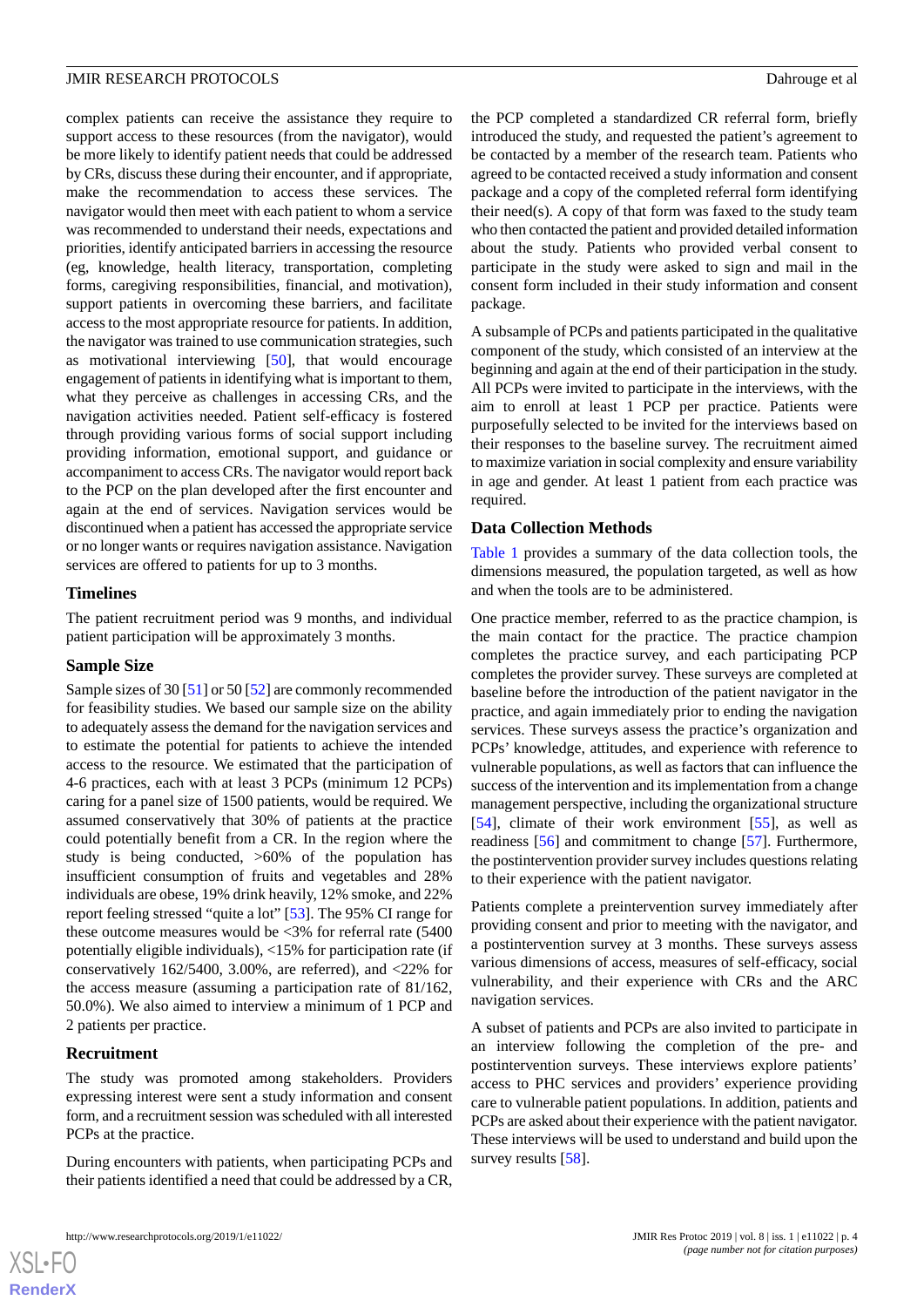# <span id="page-4-0"></span>Table 1. Data collection tools.

| Instrument and dimension   |                                                                                                                                                                                                          | Target population                                  | Administration                                                           |                                                                                                       |  |
|----------------------------|----------------------------------------------------------------------------------------------------------------------------------------------------------------------------------------------------------|----------------------------------------------------|--------------------------------------------------------------------------|-------------------------------------------------------------------------------------------------------|--|
|                            |                                                                                                                                                                                                          |                                                    | How                                                                      | When                                                                                                  |  |
| <b>Quantitative data</b>   |                                                                                                                                                                                                          |                                                    |                                                                          |                                                                                                       |  |
|                            | Referral form: Patient needs; Referral rate                                                                                                                                                              | PCPs <sup>a</sup> , patients                       | Completed by PCPs in col-<br>laboration with patients                    | Completed for each referral<br>throughout the study                                                   |  |
|                            | Practice survey <sup>b</sup> : Organization, services provided                                                                                                                                           | 1 per practice                                     | Self-administered by 1 PCP<br>per practice                               | Baseline and end of the<br>study (1 month prior to end<br>of patient recruitment)                     |  |
|                            | Provider survey <sup>b</sup>                                                                                                                                                                             |                                                    |                                                                          |                                                                                                       |  |
|                            | Equity orientation; Climate; Organizational structure;<br>Change readiness                                                                                                                               | All PCPs                                           | Self-administered by PCPs                                                | Baseline and end of the<br>study                                                                      |  |
|                            | Experience with the intervention                                                                                                                                                                         | All PCPs                                           | Self-administered by PCPs                                                | End of the study (1 month<br>prior to end of patient recruit-<br>ment)                                |  |
|                            | <b>Patient survey</b>                                                                                                                                                                                    |                                                    |                                                                          |                                                                                                       |  |
|                            | Experience with health care, various dimensions of access,<br>self-efficacy, social vulnerability, Health Action Process<br>Approach, Patient Activation Measure, experience with<br>community resources |                                                    | All patients referred Administered via telephone<br>by the research team | Preintervention and 3<br>months postintervention                                                      |  |
|                            | Experience with intervention, utilization of recommended All patients referred Administered via telephone 3 months postintervention<br>community resource                                                |                                                    | by the research team                                                     |                                                                                                       |  |
| <b>Qualitative data</b>    |                                                                                                                                                                                                          |                                                    |                                                                          |                                                                                                       |  |
|                            | <b>Provider interview</b>                                                                                                                                                                                |                                                    |                                                                          |                                                                                                       |  |
|                            | Background (PCP and practice profile) and expectations 2 PCPs per practice                                                                                                                               |                                                    | Administered in-person by<br>the research team                           | <b>Baseline</b>                                                                                       |  |
|                            | Experience with intervention                                                                                                                                                                             | 2 PCPs per practice                                | Administered in-person by<br>the research team                           | End of the study (after com-<br>pleting "end of the study"<br>survey)                                 |  |
|                            | <b>Patient interview</b>                                                                                                                                                                                 |                                                    |                                                                          |                                                                                                       |  |
|                            | Experience with health care access                                                                                                                                                                       | 2 patients per prac-<br>tice                       | Administered in-person or<br>by phone by the research<br>team            | Preintervention                                                                                       |  |
|                            | Experience with intervention                                                                                                                                                                             | 2 patients per prac-<br>tice                       | Administered in-person or<br>by phone by the research<br>team            | Postintervention                                                                                      |  |
|                            | Rapid cycle evaluation: Acceptability of intervention activities; 1 per practice<br>Integration of study activities in the practice                                                                      |                                                    | Self-administered by 1 PCP<br>per practice                               | Set-up of study activities (1-<br>month implementation<br>phase), bimonthly through-<br>out the study |  |
|                            | Navigator interview: Training, capacity, challenges, sugges-<br>tions for improvement                                                                                                                    | Navigator                                          | Administered in-person by<br>the research team                           | End of the study                                                                                      |  |
| <b>Study documentation</b> |                                                                                                                                                                                                          |                                                    |                                                                          |                                                                                                       |  |
|                            | Coordinator log: Encounters with practices; Weekly (or more)<br>debriefs with Navigator                                                                                                                  | Study coordinator                                  | Study coordinator                                                        | Throughout the study                                                                                  |  |
|                            | Navigator log: Encounters with PCPs, patients and community<br>resources; Navigation process and activities; Navigator reflec-<br>tions                                                                  | Patients who accept-<br>ed Navigator ser-<br>vices | Completed by the navigator Throughout the study                          |                                                                                                       |  |
|                            | Ultra-observational tool: Practice environment                                                                                                                                                           | 1 per practice                                     | Research team                                                            | <b>Baseline</b>                                                                                       |  |
|                            | TIDieR <sup>c</sup> : Intervention delivery and fidelity                                                                                                                                                 | Overall                                            | Research team                                                            | Throughout the study                                                                                  |  |
|                            | Stange and Glasgow Tool: Practice environment context, va-<br>lidity of the intervention                                                                                                                 | 1 per practice                                     | Research team                                                            | End of the study                                                                                      |  |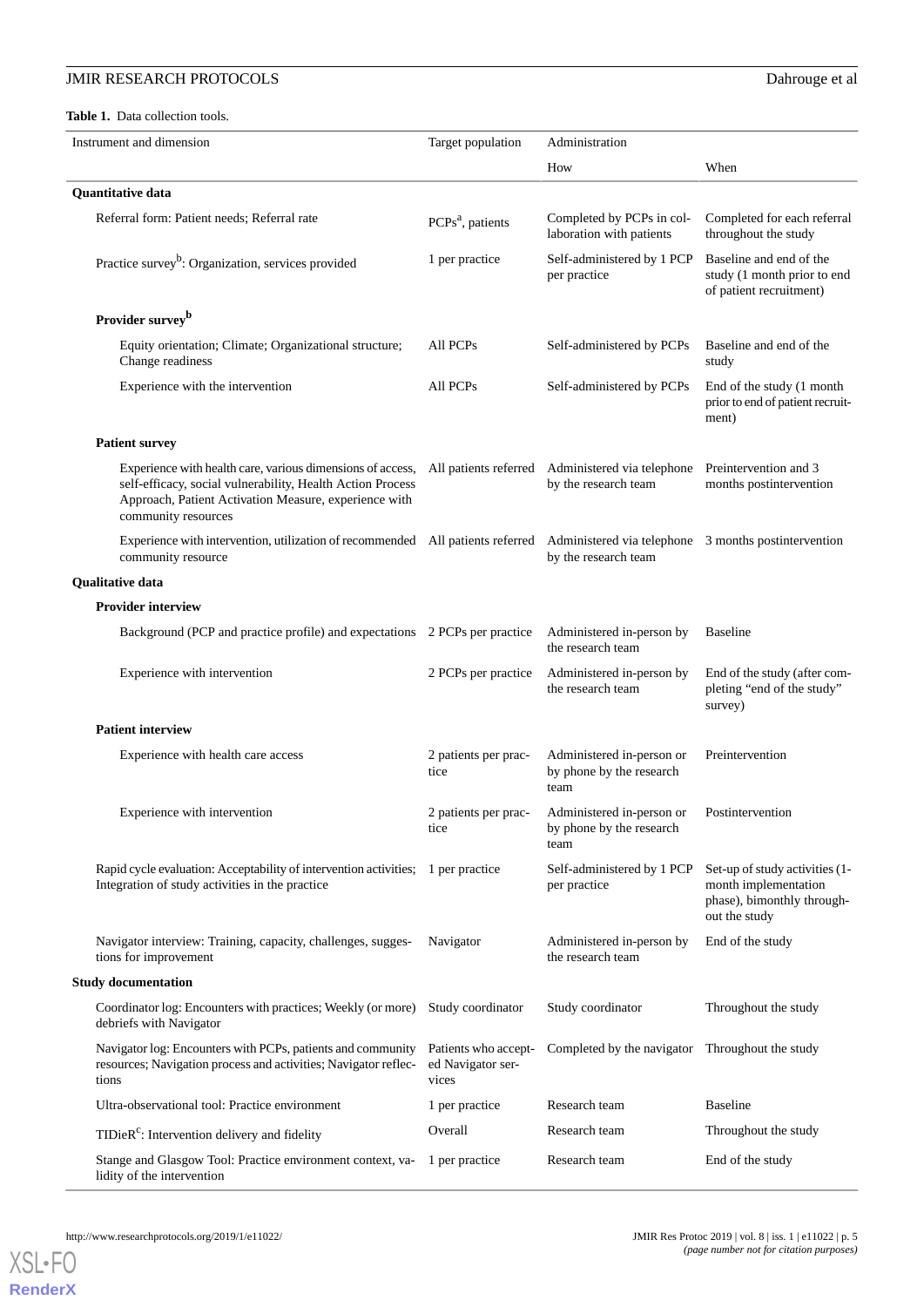<sup>a</sup>PCP: primary care provider.

b<br>Practice and Provider surveys conducted at "end of study" are delivered 1 month prior to the end of patient recruitment. Provider interviews conducted at "end of the study" are performed after the provider survey has been received.

<sup>c</sup>TIDieR: Template for Intervention Description and Replication.

Conforming to a rapid cycle evaluation (RCE) approach, the designated practice champion completes regular assessments of the study progress to inform the need for adapting the intervention to meet the needs of the practice; this evaluation also informs on levers and barriers to the changes imposed by the introduction of an additional layer of services. The first evaluation was conducted immediately following the initial implementation of the intervention and assessed the practices' experience with the introduction of the components of the ARC intervention. Subsequent evaluations were conducted bimonthly to evaluate their impressions of study progress [[59\]](#page-10-16).

Throughout the study, the coordinator maintains a log of activities relating to encounters with practices and weekly debriefs with the navigator. The patient navigator maintains a log of activities relating to patient support, including encounters with patients, their PCPs, and staff from the recommended CR. Furthermore, the patient navigator completes a reflective journal describing their thoughts related to day-to-day activities to promote deeper understanding of the knowledge and skills required to carry out their role.

#### **Outcomes**

The feasibility study will assess 8 areas of focus: Acceptability of the ARC model; Demand for the navigation service; Implementation approach viability; Adaptation required; Integration of the navigation service within the practice; Practicality of the ARC model to the practice, providers, and patients; the potential for the intervention Efficacy; and Appropriateness of the intervention evaluation approach to study participants [[39\]](#page-9-15). [Table 2](#page-6-0) provides the operational definition of the areas and their data source.

#### **Data Management**

Procedures developed by the ARC team and captured in various training and "how to" guides contributed to the standardized

implementation of study activities related to data collection, coding, entry, and storage. Quantitative data are inscribed directly into Qualtrics, a centralized data collection tool, and transferred to SPSS (IBM) for analyses. For qualitative data, interview notes or transcripts and open-ended answers to survey questions are entered into (NVivo; QSR International), a software that facilitates content analysis.

#### **Analyses**

[Table 2](#page-6-0) provides a summary of the analytical approach to each of the outcome measures related to 8 areas of focus of a feasibility study. Consistent with principles of an explanatory sequential design of a phenomenological tradition, we will begin by analyzing the patient and provider surveys, the results of which will guide the qualitative line of questioning, which will seek to further explore survey findings. The overarching research question guiding this qualitative phase is, "What is the provider and patient experience with navigation to CRs?" Questions for the patient and provider interview guides align with elements of the study's conceptual framework including Rogers' Diffusion of Innovation theory [\[43](#page-10-2)], the Health Action Process Approach [[45\]](#page-10-4), and elements of the Access Framework [[60\]](#page-10-17). The interview questions will be further developed on the basis of the quantitative results as they emerge, and coding and content analysis will follow a sequential iterative process [[61,](#page-10-18)[62\]](#page-10-19). The RCE data are analyzed qualitatively to inform the ongoing adaptation of the intervention integration within each practice. While the elements of the intervention were theory driven, how these are applied within complex systems, such as primary care practices, must be informed by that context. We anticipated that team composition, use of electronic medical records tools, and clinic layout and flow would be influential factors but expected that additional context factors would emerge through the RCE [[43,](#page-10-2)[63,](#page-10-20)[64\]](#page-10-21).

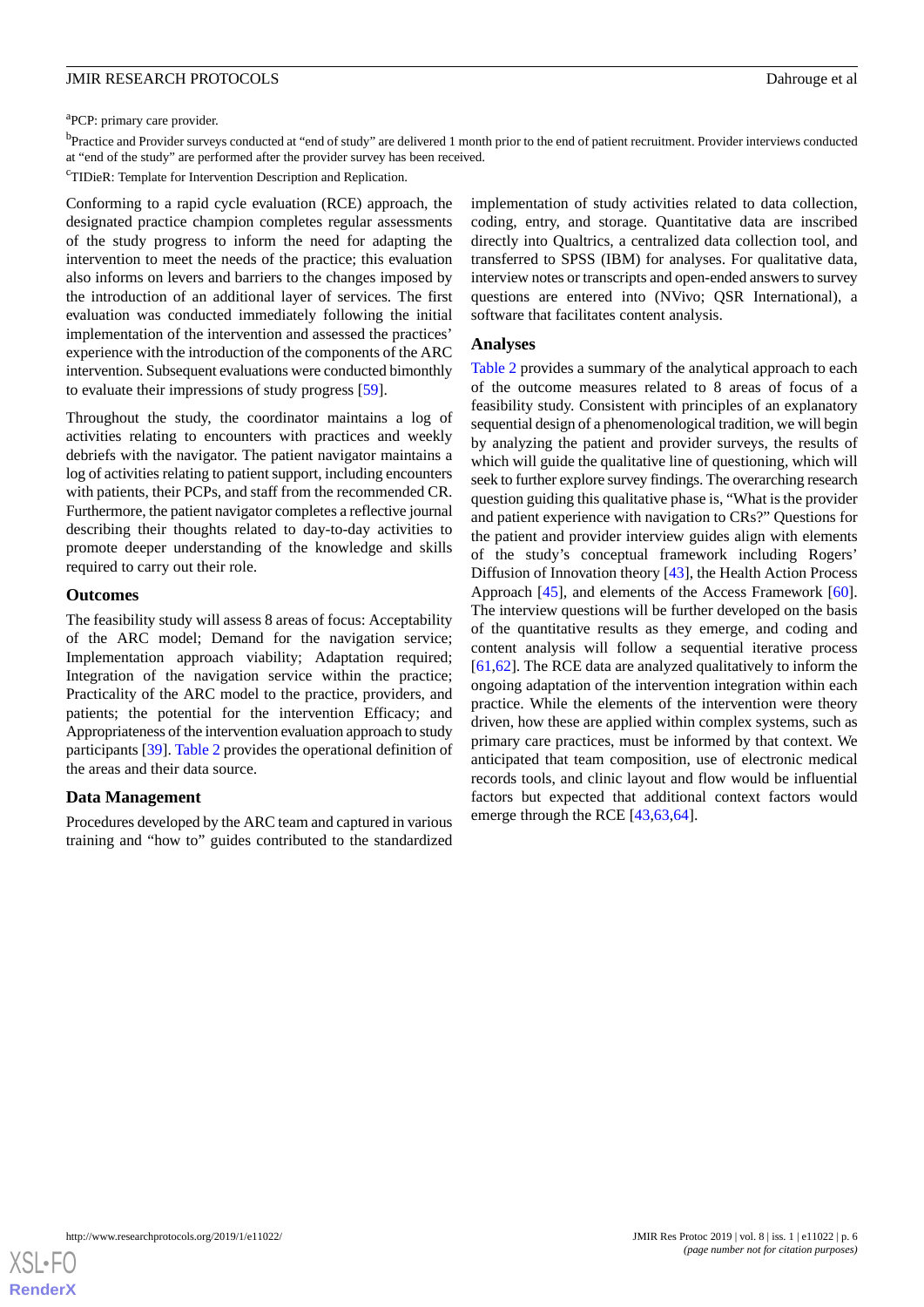<span id="page-6-0"></span>**Table 2.** Summary of feasibility outcome measures.

| Area of focus                    | Outcome measure                                                                                                                                                                                                                            | Measurement tool                                                                                                                                                                                     | Analyses                                                                                                                                                                                                                  |
|----------------------------------|--------------------------------------------------------------------------------------------------------------------------------------------------------------------------------------------------------------------------------------------|------------------------------------------------------------------------------------------------------------------------------------------------------------------------------------------------------|---------------------------------------------------------------------------------------------------------------------------------------------------------------------------------------------------------------------------|
| Acceptability                    | PCP <sup>a</sup> satisfaction with study activi-<br>$\bullet$<br>ties<br>PCP commitment to change<br>$\bullet$<br>PCP and patient experience with<br>the Navigator                                                                         | Rapid cycle evaluation (implemen- $\bullet$<br>$\bullet$<br>tation stage)<br>Post-PCP and patient surveys and<br>interviews                                                                          | Level of satisfaction with study ac-<br>tivities<br>Descriptive statistics<br>Descriptive statistics and content<br>$\bullet$<br>analysis                                                                                 |
| Demand                           | Referral forms completed by PCPs<br>Patient use of navigation services<br>Navigator-patient encounters                                                                                                                                     | Referral form<br>$\bullet$<br>Navigator log<br>$\bullet$                                                                                                                                             | Rate of referrals<br>Proportion of patients using naviga-<br>tion services<br>Number of navigator-patient en-<br>counters                                                                                                 |
| Implementation                   | PCP readiness to change to accept<br>٠<br>the ARC navigation model<br>Mode of delivery of navigation<br>$\bullet$<br>services                                                                                                              | Pre- and post-PCP surveys<br>Navigator Log                                                                                                                                                           | Descriptive statistics<br>Number of telephone versus in-<br>person encounters                                                                                                                                             |
| Adaptation                       | Changes in the planned process to<br>accommodate practices<br>Changes in the method of naviga-<br>$\bullet$<br>tion services delivery to accommo-<br>date patients' expectations                                                           | Rapid cycle evaluation (interven-<br>tion stage)<br>Navigator log<br>$\bullet$                                                                                                                       | Frequency of adaptation of study<br>activities<br>Proportion of phone versus in-per-<br>$\bullet$<br>son encounters<br>Proportion of in-person encounters<br>at the practice versus elsewhere                             |
| Integration                      | PCP satisfaction with study activi-<br>٠<br>ties<br>PCP satisfaction with intervention<br>$\bullet$<br>activities<br>Appropriateness of navigator ser-<br>vice delivery<br>Navigator and PCP communication •<br>$\bullet$                  | Pre- and postpractice surveys<br>Rapid cycle evaluation (interven-<br>tion stage)<br>Navigator log<br>$\bullet$<br>Rapid cycle evaluation (interven-<br>tion stage)<br>Post-PCP survey and interview | Comparison across practice models<br>Descriptive statistics and content<br>analysis<br>Frequency of patient-navigator en-<br>$\bullet$<br>counters at the practice site<br>Descriptive statistics and content<br>analysis |
| Practicality                     | PCPs' ability to perform study ac-<br>٠<br>tivities<br>Patient ability to use navigator ser-<br>$\bullet$<br>vices                                                                                                                         | Rapid cycle evaluation (interven-<br>tion stage)<br>Postpatient survey and interview<br>$\bullet$                                                                                                    | Descriptive statistics and content<br>analysis                                                                                                                                                                            |
| Efficacy                         | Ability of patients to access CR that •<br>meet their needs<br>Characteristics of patients and<br>needs according to ability to access<br>CR                                                                                               | Postpatient survey and interview                                                                                                                                                                     | Descriptive statistics and content<br>analysis                                                                                                                                                                            |
| Appropriateness of<br>evaluation | Completeness of surveys (and indi- $\bullet$<br>$\bullet$<br>vidual components) by PCPs and<br>patients and participants' comments<br>on these (eg, content, clarity, and<br>length)<br>Participation of PCP and patients<br>in interviews | PCP and patient surveys and inter-<br>views                                                                                                                                                          | Proportion of surveys included<br>Number of interviews completed                                                                                                                                                          |

<sup>a</sup>PCP: primary care provider.

# *Results*

[XSL](http://www.w3.org/Style/XSL)•FO **[RenderX](http://www.renderx.com/)**

Participant recruitment has ended and data collection is still in progress. Overall, 35 PCPs consented to participate in the study, 29 of which referred at least 1 patient. Across the 9-month intervention period, 131 referrals were received by the research team. Patient enrollment is closed, with 82 patients participating out of a possible 131 patients (62.6% response rate). Of the 131 patients, the research team was unable to make direct contact

with 34 (26.0%) patients and 15 (11.5%) patients declined to participate in the study. Of the 82 enrolled patients, 3 (4%) withdrew from the study after completing the baseline survey; 78 (99%) patients accepted navigation services, and 69 (87%) patients completed these services to date. Postintervention data collection is ongoing. Results informing the feasibility of the ARC navigation model according to the 8 areas of focus described above will be made available.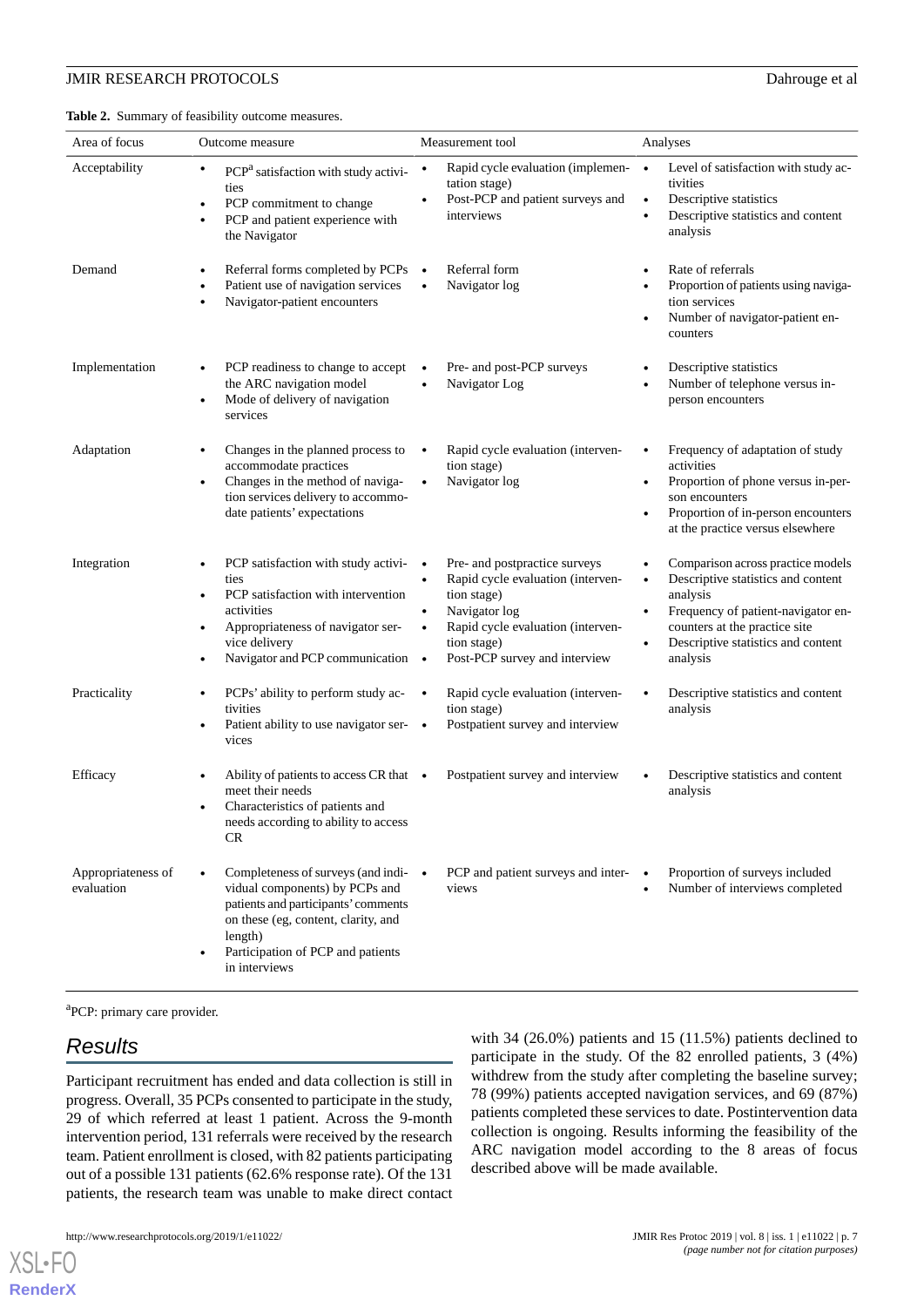# *Discussion*

There is a need to implement measures that will foster better use of CRs, especially for vulnerable populations. There is also a need to assess the extent to which such measures actually meet their objectives. We identified navigation services attached to primary care as an innovative means by which patients' trajectories from primary care practices to CRs can be facilitated. In addition, we recognize that both the need to implement navigation services in primary care and the need to assess their impact are complex conceptually and operationally. As such, it is sensible and logical to first assess the acceptability, implementation, integration, practicality, and potential adaptation of both the intervention and research process through a feasibility study. This feasibility study will strengthen a subsequent randomized controlled trial, which, in turn, will increase the likelihood of collecting reliable and relevant data and produce valid conclusions on the implementation and impact of our navigator program.

# **Acknowledgments**

This study was funded by the Canadian Institutes of Health Research (in partnership with the Australian Primary Health Care Research Institute) Team Grant: Community-Based Primary Healthcare and the Ontario Strategy for Patient-Oriented Research—Innovative Models Promoting Access and Coverage Team Award. The aforementioned funding bodies do not have a role in the design of the study and collection, analysis, and interpretation of data and the writing of the manuscript.

# **Authors' Contributions**

All authors contributed to the conception and design of the Access to Resources in the Community feasibility study protocol. SD oversaw the study design and implementation plan. SD, FC, and PT provided expertise in the development of quantitative data collection tools and analyses plan. AG, DTS, and ML provided expertise in the development of qualitative data collection tools and analyses plan. CK, DP, and MHC provided expertise about primary care context and vulnerable patient needs. JP provided expertise in research methods and statistical analyses. AP oversaw the plan for implementation and coordination of study activities, including participant recruitment and data collection.

#### <span id="page-7-0"></span>**Conflicts of Interest**

None declared.

# **Multimedia Appendix 1**

<span id="page-7-1"></span>Logic Model. [[PDF File \(Adobe PDF File\), 28KB-Multimedia Appendix 1](https://jmir.org/api/download?alt_name=resprot_v8i1e11022_app1.pdf&filename=b76653a50fc3244994dd8d341870daf9.pdf)]

# <span id="page-7-2"></span>**Multimedia Appendix 2**

The ARC Navigation Model.

[[PDF File \(Adobe PDF File\), 24KB-Multimedia Appendix 2](https://jmir.org/api/download?alt_name=resprot_v8i1e11022_app2.pdf&filename=8422431d64ebe938c2b3394d72d5a76c.pdf)]

# <span id="page-7-3"></span>**Multimedia Appendix 3**

Intervention (Based on TIDieR checklist).

[[PDF File \(Adobe PDF File\), 43KB-Multimedia Appendix 3](https://jmir.org/api/download?alt_name=resprot_v8i1e11022_app3.pdf&filename=38c12b38d9bd8a30fdb05cee25dc3253.pdf)]

# <span id="page-7-4"></span>**Multimedia Appendix 4**

ARC Promotional Poster.

[[PDF File \(Adobe PDF File\), 548KB-Multimedia Appendix 4](https://jmir.org/api/download?alt_name=resprot_v8i1e11022_app4.pdf&filename=bec6ee5f458b2e21efba1a0e835f9bc6.pdf)]

# <span id="page-7-5"></span>**Multimedia Appendix 5**

ARC Promotional Video.

[[MP4 File \(MP4 Video\), 15MB-Multimedia Appendix 5](https://jmir.org/api/download?alt_name=resprot_v8i1e11022_app5.mp4&filename=170fdfb0c73ee7e8ee08443253718470.mp4)]

# **Multimedia Appendix 6**

ARC Referral Form.

[[PDF File \(Adobe PDF File\), 165KB-Multimedia Appendix 6](https://jmir.org/api/download?alt_name=resprot_v8i1e11022_app6.pdf&filename=10403fc887ce01c290e73bc8d454a302.pdf)]

http://www.researchprotocols.org/2019/1/e11022/ JMIR Res Protoc 2019 | vol. 8 | iss. 1 | e11022 | p. 8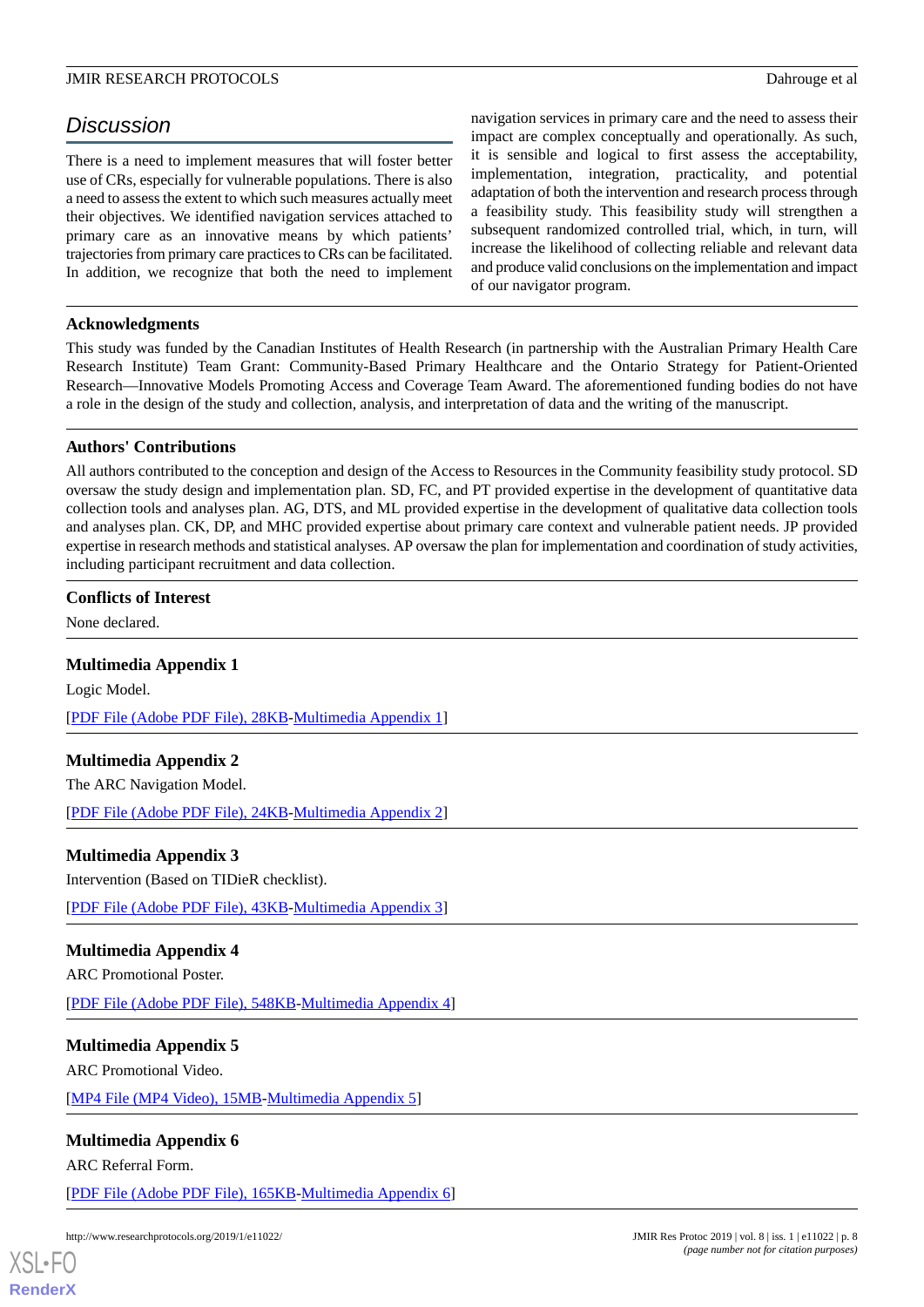# <span id="page-8-12"></span>**Multimedia Appendix 7**

ARC Instructional Video.

[[MP4 File \(MP4 Video\), 29MB-Multimedia Appendix 7](https://jmir.org/api/download?alt_name=resprot_v8i1e11022_app7.mp4&filename=612fa6d1686e1264fea9e0b8c407a06e.mp4)]

# <span id="page-8-0"></span>**References**

- <span id="page-8-1"></span>1. Kringos D, Boerma W, Hutchinson A, van der Zee J, Groenewegen PP. The breadth of primary care: a systematic literature review of its core dimensions. BMC Health Serv Res 2010 Mar 13;10:65 [\[FREE Full text\]](https://bmchealthservres.biomedcentral.com/articles/10.1186/1472-6963-10-65) [doi: [10.1186/1472-6963-10-65](http://dx.doi.org/10.1186/1472-6963-10-65)] [Medline: [20226084](http://www.ncbi.nlm.nih.gov/entrez/query.fcgi?cmd=Retrieve&db=PubMed&list_uids=20226084&dopt=Abstract)]
- <span id="page-8-2"></span>2. Hutchison B, Levesque J, Strumpf E, Coyle N. Primary health care in Canada: systems in motion. Milbank Q 2011 Jun;89(2):256-288 [[FREE Full text](http://europepmc.org/abstract/MED/21676023)] [doi: [10.1111/j.1468-0009.2011.00628.x\]](http://dx.doi.org/10.1111/j.1468-0009.2011.00628.x) [Medline: [21676023\]](http://www.ncbi.nlm.nih.gov/entrez/query.fcgi?cmd=Retrieve&db=PubMed&list_uids=21676023&dopt=Abstract)
- 3. Sibley L, Weiner JP. An evaluation of access to health care services along the rural-urban continuum in Canada. BMC Health Serv Res 2011 Jan 31;11:20 [[FREE Full text](https://bmchealthservres.biomedcentral.com/articles/10.1186/1472-6963-11-20)] [doi: [10.1186/1472-6963-11-20\]](http://dx.doi.org/10.1186/1472-6963-11-20) [Medline: [21281470](http://www.ncbi.nlm.nih.gov/entrez/query.fcgi?cmd=Retrieve&db=PubMed&list_uids=21281470&dopt=Abstract)]
- 4. Lum I, Swartz R, Kwan Matthew YW. Accessibility and use of primary healthcare for immigrants living in the Niagara Region. Soc Sci Med 2016 May;156:73-79. [doi: [10.1016/j.socscimed.2016.03.024\]](http://dx.doi.org/10.1016/j.socscimed.2016.03.024) [Medline: [27017093\]](http://www.ncbi.nlm.nih.gov/entrez/query.fcgi?cmd=Retrieve&db=PubMed&list_uids=27017093&dopt=Abstract)
- 5. Ouimet M, Pineault R, Prud'homme A, Provost S, Fournier M, Levesque JF. The impact of primary healthcare reform on equity of utilization of services in the province of Quebec: a 2003-2010 follow-up. Int J Equity Health 2015 Nov 30;14:139 [[FREE Full text](https://equityhealthj.biomedcentral.com/articles/10.1186/s12939-015-0243-2)] [doi: [10.1186/s12939-015-0243-2\]](http://dx.doi.org/10.1186/s12939-015-0243-2) [Medline: [26616346](http://www.ncbi.nlm.nih.gov/entrez/query.fcgi?cmd=Retrieve&db=PubMed&list_uids=26616346&dopt=Abstract)]
- 6. Dahrouge S, Hogg W, Ward N, Tuna M, Devlin RA, Kristjansson E, et al. Delivery of primary health care to persons who are socio-economically disadvantaged: does the organizational delivery model matter? BMC Health Serv Res 2013 Dec 17;13:517 [[FREE Full text](https://bmchealthservres.biomedcentral.com/articles/10.1186/1472-6963-13-517)] [doi: [10.1186/1472-6963-13-517\]](http://dx.doi.org/10.1186/1472-6963-13-517) [Medline: [24341530\]](http://www.ncbi.nlm.nih.gov/entrez/query.fcgi?cmd=Retrieve&db=PubMed&list_uids=24341530&dopt=Abstract)
- 7. Muggah E, Dahrouge S, Hogg W. Access to primary health care for immigrants: results of a patient survey conducted in 137 primary care practices in Ontario, Canada. BMC Fam Pract 2012 Dec 28;13:128 [[FREE Full text](https://bmcfampract.biomedcentral.com/articles/10.1186/1471-2296-13-128)] [doi: [10.1186/1471-2296-13-128\]](http://dx.doi.org/10.1186/1471-2296-13-128) [Medline: [23272805\]](http://www.ncbi.nlm.nih.gov/entrez/query.fcgi?cmd=Retrieve&db=PubMed&list_uids=23272805&dopt=Abstract)
- <span id="page-8-4"></span><span id="page-8-3"></span>8. Tang SY, Browne AJ. 'Race' matters: racialization and egalitarian discourses involving Aboriginal people in the Canadian health care context. Ethn Health 2008 Apr;13(2):109-127. [doi: [10.1080/13557850701830307\]](http://dx.doi.org/10.1080/13557850701830307) [Medline: [18425710](http://www.ncbi.nlm.nih.gov/entrez/query.fcgi?cmd=Retrieve&db=PubMed&list_uids=18425710&dopt=Abstract)]
- 9. de Moissac D, Bowen S. Impact of language barriers on access to healthcare for official language minority Francophones in Canada. Healthc Manage Forum 2017 Jul;30(4):207-212. [doi: [10.1177/0840470417706378\]](http://dx.doi.org/10.1177/0840470417706378) [Medline: [28929878](http://www.ncbi.nlm.nih.gov/entrez/query.fcgi?cmd=Retrieve&db=PubMed&list_uids=28929878&dopt=Abstract)]
- <span id="page-8-5"></span>10. Marmot M, Allen J, Bell R, Bloomer E, Goldblatt P, Consortium for the European Review of Social Determinants of Healththe Health Divide. WHO European review of social determinants of health and the health divide. Lancet 2012 Sep 15;380(9846):1011-1029. [doi: [10.1016/S0140-6736\(12\)61228-8\]](http://dx.doi.org/10.1016/S0140-6736(12)61228-8) [Medline: [22964159](http://www.ncbi.nlm.nih.gov/entrez/query.fcgi?cmd=Retrieve&db=PubMed&list_uids=22964159&dopt=Abstract)]
- <span id="page-8-7"></span><span id="page-8-6"></span>11. Walley J, Lawn JE, Tinker A, de Francisco A, Chopra M, Rudan I, Lancet Alma-Ata Working Group. Primary health care: making Alma-Ata a reality. Lancet 2008 Sep 13;372(9642):1001-1007. [doi: [10.1016/S0140-6736\(08\)61409-9\]](http://dx.doi.org/10.1016/S0140-6736(08)61409-9) [Medline: [18790322](http://www.ncbi.nlm.nih.gov/entrez/query.fcgi?cmd=Retrieve&db=PubMed&list_uids=18790322&dopt=Abstract)]
- 12. Sniehotta FF. Towards a theory of intentional behaviour change: plans, planning, and self-regulation. Br J Health Psychol 2009 May;14(Pt 2):261-273. [doi: [10.1348/135910708X389042\]](http://dx.doi.org/10.1348/135910708X389042) [Medline: [19102817](http://www.ncbi.nlm.nih.gov/entrez/query.fcgi?cmd=Retrieve&db=PubMed&list_uids=19102817&dopt=Abstract)]
- <span id="page-8-8"></span>13. Pennant M, Davenport C, Bayliss S, Greenheld W, Marshall T, Hyde C. Community programs for the prevention of cardiovascular disease: a systematic review. Am J Epidemiol 2010 Sep 01;172(5):501-516. [doi: [10.1093/aje/kwq171\]](http://dx.doi.org/10.1093/aje/kwq171) [Medline: [20667932](http://www.ncbi.nlm.nih.gov/entrez/query.fcgi?cmd=Retrieve&db=PubMed&list_uids=20667932&dopt=Abstract)]
- <span id="page-8-9"></span>14. Kaczorowski J, Del Grande C, Nadeau-Grenier V. Community-based programs to improve prevention and management of hypertension: recent Canadian experiences, challenges, and opportunities. Can J Cardiol 2013 May;29(5):571-578. [doi: [10.1016/j.cjca.2013.02.011\]](http://dx.doi.org/10.1016/j.cjca.2013.02.011) [Medline: [23541658\]](http://www.ncbi.nlm.nih.gov/entrez/query.fcgi?cmd=Retrieve&db=PubMed&list_uids=23541658&dopt=Abstract)
- 15. Smalls BL, Walker RJ, Bonilha HS, Campbell JA, Egede LE. Community Interventions to Improve Glycemic Control in African Americans with Type 2 Diabetes: A Systemic Review. Glob J Health Sci 2015 Feb 24;7(5):171-182 [[FREE Full](https://dx.doi.org/10.5539/gjhs.v7n5p171) [text](https://dx.doi.org/10.5539/gjhs.v7n5p171)] [doi: [10.5539/gjhs.v7n5p171](http://dx.doi.org/10.5539/gjhs.v7n5p171)] [Medline: [26156923\]](http://www.ncbi.nlm.nih.gov/entrez/query.fcgi?cmd=Retrieve&db=PubMed&list_uids=26156923&dopt=Abstract)
- <span id="page-8-10"></span>16. Quiñones AR, Richardson J, Freeman M, Fu R, O'Neil M, Motu'apuaka M, et al. Educational group visits for the management of chronic health conditions: a systematic review. Patient Educ Couns 2014 Apr;95(1):3-29. [doi: [10.1016/j.pec.2013.12.021\]](http://dx.doi.org/10.1016/j.pec.2013.12.021) [Medline: [24468199](http://www.ncbi.nlm.nih.gov/entrez/query.fcgi?cmd=Retrieve&db=PubMed&list_uids=24468199&dopt=Abstract)]
- <span id="page-8-11"></span>17. Croisant S, Scott L. Community-based interventions in asthma. Adv Exp Med Biol 2014;795:105-115. [doi: [10.1007/978-1-4614-8603-9\\_7](http://dx.doi.org/10.1007/978-1-4614-8603-9_7)] [Medline: [24162905\]](http://www.ncbi.nlm.nih.gov/entrez/query.fcgi?cmd=Retrieve&db=PubMed&list_uids=24162905&dopt=Abstract)
- 18. March S, Torres E, Ramos M, Ripoll J, García A, Bulilete O, et al. Adult community health-promoting interventions in primary health care: A systematic review. Prev Med 2015 Jul;76 Suppl:S94-104. [doi: [10.1016/j.ypmed.2015.01.016\]](http://dx.doi.org/10.1016/j.ypmed.2015.01.016) [Medline: [25625691](http://www.ncbi.nlm.nih.gov/entrez/query.fcgi?cmd=Retrieve&db=PubMed&list_uids=25625691&dopt=Abstract)]
- 19. Mozaffarian D, Afshin A, Benowitz N, Bittner V, Daniels S, Franch H, American Heart Association Council on EpidemiologyPrevention' Council on Nutrition' Physical ActivityMetabolism' Council on Clinical Cardiology' Council on Cardiovascular Disease in the Young' Council on the Kidney in Cardiovasc. Population approaches to improve diet, physical activity, and smoking habits: a scientific statement from the American Heart Association. Circulation 2012 Sep 18;126(12):1514-1563 [[FREE Full text](http://europepmc.org/abstract/MED/22907934)] [doi: [10.1161/CIR.0b013e318260a20b\]](http://dx.doi.org/10.1161/CIR.0b013e318260a20b) [Medline: [22907934\]](http://www.ncbi.nlm.nih.gov/entrez/query.fcgi?cmd=Retrieve&db=PubMed&list_uids=22907934&dopt=Abstract)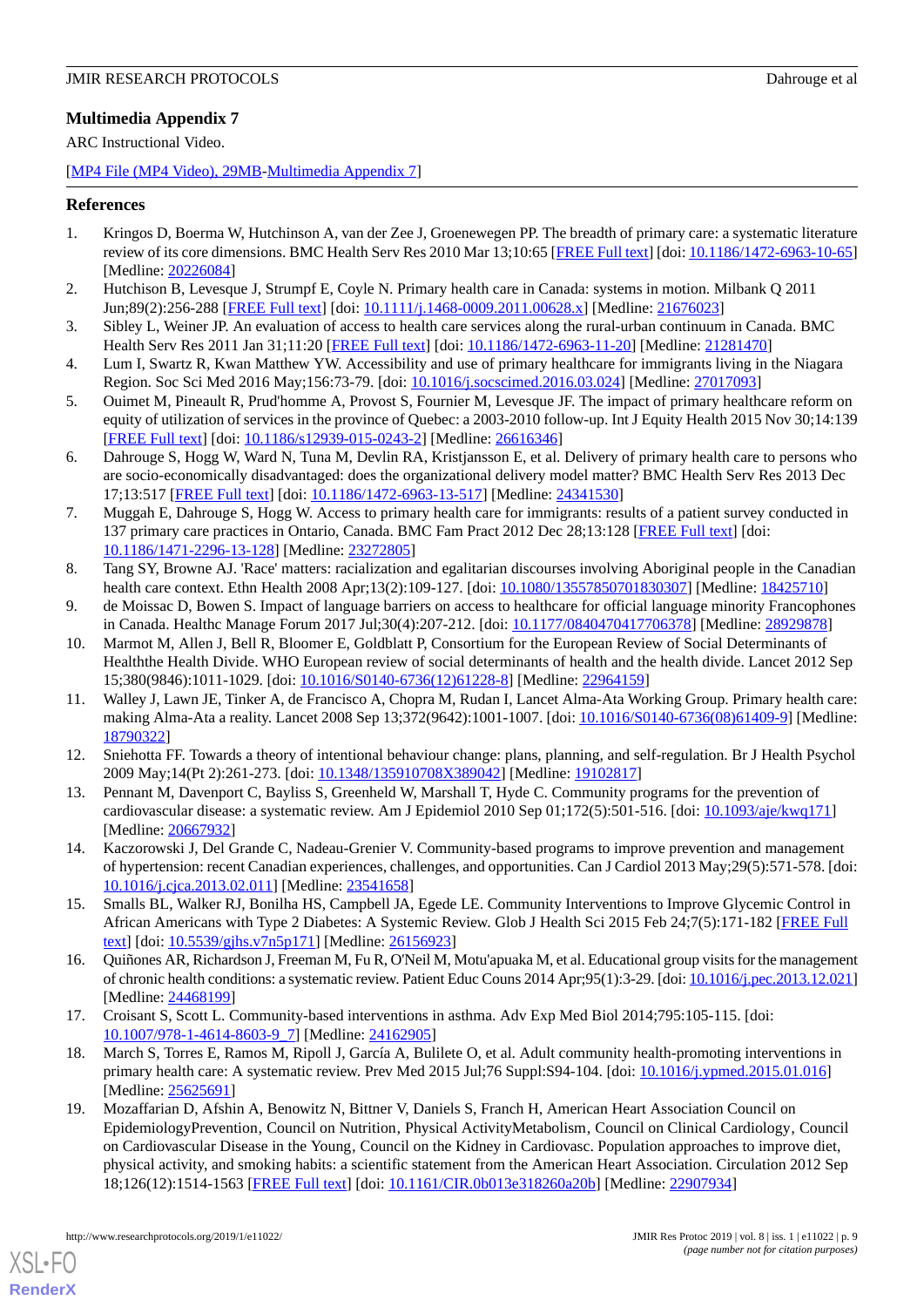- <span id="page-9-0"></span>20. Dunneram Y, Jeewon R. Healthy Diet and Nutrition Education Program among Women of Reproductive Age: A Necessity of Multilevel Strategies or Community Responsibility. Health Promot Perspect 2015;5(2):116-127 [\[FREE Full text\]](http://europepmc.org/abstract/MED/26290827) [doi: [10.15171/hpp.2015.014\]](http://dx.doi.org/10.15171/hpp.2015.014) [Medline: [26290827\]](http://www.ncbi.nlm.nih.gov/entrez/query.fcgi?cmd=Retrieve&db=PubMed&list_uids=26290827&dopt=Abstract)
- <span id="page-9-1"></span>21. LeFevre ML, U.S. Preventive Services Task Force. Behavioral counseling to promote a healthful diet and physical activity for cardiovascular disease prevention in adults with cardiovascular risk factors: U.S. Preventive Services Task Force Recommendation Statement. Ann Intern Med 2014 Oct 21;161(8):587-593. [doi: [10.7326/M14-1796](http://dx.doi.org/10.7326/M14-1796)] [Medline: [25155419\]](http://www.ncbi.nlm.nih.gov/entrez/query.fcgi?cmd=Retrieve&db=PubMed&list_uids=25155419&dopt=Abstract)
- <span id="page-9-2"></span>22. Powers M, Bardsley J, Cypress M, Duker P, Funnell M, Fischl AH, et al. Diabetes Self-management Education and Support in Type 2 Diabetes: A Joint Position Statement of the American Diabetes Association, the American Association of Diabetes Educators, and the Academy of Nutrition and Dietetics. Clin Diabetes 2016 Apr;34(2):70-80 [\[FREE Full text\]](http://europepmc.org/abstract/MED/27092016) [doi: [10.2337/diaclin.34.2.70\]](http://dx.doi.org/10.2337/diaclin.34.2.70) [Medline: [27092016](http://www.ncbi.nlm.nih.gov/entrez/query.fcgi?cmd=Retrieve&db=PubMed&list_uids=27092016&dopt=Abstract)]
- <span id="page-9-4"></span><span id="page-9-3"></span>23. Fields N, Anderson K, Dabelko-Schoeny H. The effectiveness of adult day services for older adults: a review of the literature from 2000 to 2011. J Appl Gerontol 2014 Mar;33(2):130-163. [doi: [10.1177/0733464812443308\]](http://dx.doi.org/10.1177/0733464812443308) [Medline: [24652952](http://www.ncbi.nlm.nih.gov/entrez/query.fcgi?cmd=Retrieve&db=PubMed&list_uids=24652952&dopt=Abstract)]
- <span id="page-9-5"></span>24. Hillier-Brown F, Bambra C, Cairns J, Kasim A, Moore H, Summerbell CD. A systematic review of the effectiveness of individual, community and societal level interventions at reducing socioeconomic inequalities in obesity amongst children. BMC Public Health 2014 Aug 11;14:834 [\[FREE Full text\]](https://bmcpublichealth.biomedcentral.com/articles/10.1186/1471-2458-14-834) [doi: [10.1186/1471-2458-14-834\]](http://dx.doi.org/10.1186/1471-2458-14-834) [Medline: [25113624\]](http://www.ncbi.nlm.nih.gov/entrez/query.fcgi?cmd=Retrieve&db=PubMed&list_uids=25113624&dopt=Abstract)
- <span id="page-9-6"></span>25. Vanstone M, Giacomini M, Smith A, Brundisini F, DeJean D, Winsor S. How diet modification challenges are magnified in vulnerable or marginalized people with diabetes and heart disease: a systematic review and qualitative meta-synthesis. Ont Health Technol Assess Ser 2013;13(14):1-40 [[FREE Full text](http://europepmc.org/abstract/MED/24228077)] [Medline: [24228077\]](http://www.ncbi.nlm.nih.gov/entrez/query.fcgi?cmd=Retrieve&db=PubMed&list_uids=24228077&dopt=Abstract)
- <span id="page-9-7"></span>26. Office of the Auditor General of Ontario. 2012 Annual Report URL: [http://www.auditor.on.ca/en/reports\\_2012\\_en.htm](http://www.auditor.on.ca/en/reports_2012_en.htm) [accessed 2018-11-15] [\[WebCite Cache ID 73wvHd1hP\]](http://www.webcitation.org/

                                            73wvHd1hP)
- <span id="page-9-8"></span>27. Fiscella K, Shin P. The inverse care law: implications for healthcare of vulnerable populations. J Ambul Care Manage 2005;28(4):304-312. [Medline: [16172559](http://www.ncbi.nlm.nih.gov/entrez/query.fcgi?cmd=Retrieve&db=PubMed&list_uids=16172559&dopt=Abstract)]
- <span id="page-9-9"></span>28. Freeman HP. Patient navigation: a community based strategy to reduce cancer disparities. J Urban Health 2006 Mar;83(2):139-141 [[FREE Full text\]](http://europepmc.org/abstract/MED/16736361) [doi: [10.1007/s11524-006-9030-0](http://dx.doi.org/10.1007/s11524-006-9030-0)] [Medline: [16736361](http://www.ncbi.nlm.nih.gov/entrez/query.fcgi?cmd=Retrieve&db=PubMed&list_uids=16736361&dopt=Abstract)]
- <span id="page-9-10"></span>29. McBrien K, Ivers N, Barnieh L, Bailey J, Lorenzetti D, Nicholas D, et al. Patient navigators for people with chronic disease: A systematic review. PLoS One 2018;13(2):e0191980 [\[FREE Full text\]](http://dx.plos.org/10.1371/journal.pone.0191980) [doi: [10.1371/journal.pone.0191980](http://dx.doi.org/10.1371/journal.pone.0191980)] [Medline: [29462179](http://www.ncbi.nlm.nih.gov/entrez/query.fcgi?cmd=Retrieve&db=PubMed&list_uids=29462179&dopt=Abstract)]
- <span id="page-9-11"></span>30. Olaniran A, Smith H, Unkels R, Bar-Zeev S, van den Broek N. Who is a community health worker? - a systematic review of definitions. Glob Health Action 2017;10(1):1272223 [\[FREE Full text](http://europepmc.org/abstract/MED/28222653)] [doi: [10.1080/16549716.2017.1272223](http://dx.doi.org/10.1080/16549716.2017.1272223)] [Medline: [28222653](http://www.ncbi.nlm.nih.gov/entrez/query.fcgi?cmd=Retrieve&db=PubMed&list_uids=28222653&dopt=Abstract)]
- <span id="page-9-12"></span>31. Shommu N, Ahmed S, Rumana N, Barron G, McBrien K, Turin TC. What is the scope of improving immigrant and ethnic minority healthcare using community navigators: A systematic scoping review. Int J Equity Health 2016 Jan 15;15:6 [\[FREE](https://equityhealthj.biomedcentral.com/articles/10.1186/s12939-016-0298-8) [Full text\]](https://equityhealthj.biomedcentral.com/articles/10.1186/s12939-016-0298-8) [doi: [10.1186/s12939-016-0298-8](http://dx.doi.org/10.1186/s12939-016-0298-8)] [Medline: [26768130](http://www.ncbi.nlm.nih.gov/entrez/query.fcgi?cmd=Retrieve&db=PubMed&list_uids=26768130&dopt=Abstract)]
- 32. Esperat M, Flores D, McMurry L, Feng D, Song H, Billings L, et al. Transformacion Para Salud: a patient navigation model for chronic disease self-management. Online J Issues Nurs 2012 May 31;17(2):2 [[FREE Full text](http://nursingworld.org/MainMenuCategories/ANAMarketplace/ANAPeriodicals/OJIN/TableofContents/Vol-17-2012/No2-May-2012/Transformacion-Para-Salud-Patient-Navigation-Model.html)] [Medline: [22686110\]](http://www.ncbi.nlm.nih.gov/entrez/query.fcgi?cmd=Retrieve&db=PubMed&list_uids=22686110&dopt=Abstract)
- 33. Clark C, Baril N, Kunicki M, Johnson N, Soukup J, Ferguson K, REACH 2010 BreastCervical Cancer Coalition. Addressing social determinants of health to improve access to early breast cancer detection: results of the Boston REACH 2010 Breast and Cervical Cancer Coalition Women's Health Demonstration Project. J Womens Health (Larchmt) 2009 May;18(5):677-690. [doi: [10.1089/jwh.2008.0972](http://dx.doi.org/10.1089/jwh.2008.0972)] [Medline: [19445616\]](http://www.ncbi.nlm.nih.gov/entrez/query.fcgi?cmd=Retrieve&db=PubMed&list_uids=19445616&dopt=Abstract)
- 34. Carrasquillo O, Lebron C, Alonzo Y, Li H, Chang A, Kenya S. Effect of a Community Health Worker Intervention Among Latinos With Poorly Controlled Type 2 Diabetes: The Miami Healthy Heart Initiative Randomized Clinical Trial. JAMA Intern Med 2017 Jul 01;177(7):948-954 [[FREE Full text](http://europepmc.org/abstract/MED/28459925)] [doi: [10.1001/jamainternmed.2017.0926\]](http://dx.doi.org/10.1001/jamainternmed.2017.0926) [Medline: [28459925\]](http://www.ncbi.nlm.nih.gov/entrez/query.fcgi?cmd=Retrieve&db=PubMed&list_uids=28459925&dopt=Abstract)
- <span id="page-9-13"></span>35. Loskutova NY, Tsai AG, Fisher EB, LaCruz DM, Cherrington AL, Harrington TM, et al. Patient Navigators Connecting Patients to Community Resources to Improve Diabetes Outcomes. J Am Board Fam Med 2016;29(1):78-89 [\[FREE Full](http://www.jabfm.org/cgi/pmidlookup?view=long&pmid=26769880) [text](http://www.jabfm.org/cgi/pmidlookup?view=long&pmid=26769880)] [doi: [10.3122/jabfm.2016.01.150048\]](http://dx.doi.org/10.3122/jabfm.2016.01.150048) [Medline: [26769880](http://www.ncbi.nlm.nih.gov/entrez/query.fcgi?cmd=Retrieve&db=PubMed&list_uids=26769880&dopt=Abstract)]
- <span id="page-9-14"></span>36. Palinkas L, Ell K, Hansen M, Cabassa L, Wells A. Sustainability of collaborative care interventions in primary care settings. Journal of Social Work 2010 Dec 05;11(1):99-117. [doi: [10.1177/1468017310381310\]](http://dx.doi.org/10.1177/1468017310381310)
- <span id="page-9-16"></span><span id="page-9-15"></span>37. Gutierrez KM, Campbell J. Evaluating Community Health Worker Programs in Health Care Settings. Best Practice Guidelines for Implementing and URL: [http://www.sinai.org/sites/default/files/](http://www.sinai.org/sites/default/files/SUHI%20Best%20Practice%20Guidelines%20for%20CHW%20Programs.pdf) [SUHI%20Best%20Practice%20Guidelines%20for%20CHW%20Programs.pdf](http://www.sinai.org/sites/default/files/SUHI%20Best%20Practice%20Guidelines%20for%20CHW%20Programs.pdf) [accessed 2018-11-15] [\[WebCite Cache ID](http://www.webcitation.org/

                                            73ww9DUQQ) [73ww9DUQQ\]](http://www.webcitation.org/

                                            73ww9DUQQ)
- 38. Ferrante JM, Cohen DJ, Crosson JC. Translating the patient navigator approach to meet the needs of primary care. J Am Board Fam Med 2010;23(6):736-744 [[FREE Full text](http://www.jabfm.org/cgi/pmidlookup?view=long&pmid=21057069)] [doi: [10.3122/jabfm.2010.06.100085](http://dx.doi.org/10.3122/jabfm.2010.06.100085)] [Medline: [21057069](http://www.ncbi.nlm.nih.gov/entrez/query.fcgi?cmd=Retrieve&db=PubMed&list_uids=21057069&dopt=Abstract)]
- 39. Bowen DJ, Kreuter M, Spring B, Cofta-Woerpel L, Linnan L, Weiner D, et al. How we design feasibility studies. Am J Prev Med 2009 May;36(5):452-457 [\[FREE Full text\]](http://europepmc.org/abstract/MED/19362699) [doi: [10.1016/j.amepre.2009.02.002](http://dx.doi.org/10.1016/j.amepre.2009.02.002)] [Medline: [19362699](http://www.ncbi.nlm.nih.gov/entrez/query.fcgi?cmd=Retrieve&db=PubMed&list_uids=19362699&dopt=Abstract)]
- 40. Calvert M, Kyte D, Mercieca-Bebber R, Slade A, Chan A, King MT, the SPIRIT-PRO Group, et al. Guidelines for Inclusion of Patient-Reported Outcomes in Clinical Trial Protocols: The SPIRIT-PRO Extension. JAMA 2018 Dec 06;319(5):483-494. [doi: [10.1001/jama.2017.21903\]](http://dx.doi.org/10.1001/jama.2017.21903) [Medline: [29411037](http://www.ncbi.nlm.nih.gov/entrez/query.fcgi?cmd=Retrieve&db=PubMed&list_uids=29411037&dopt=Abstract)]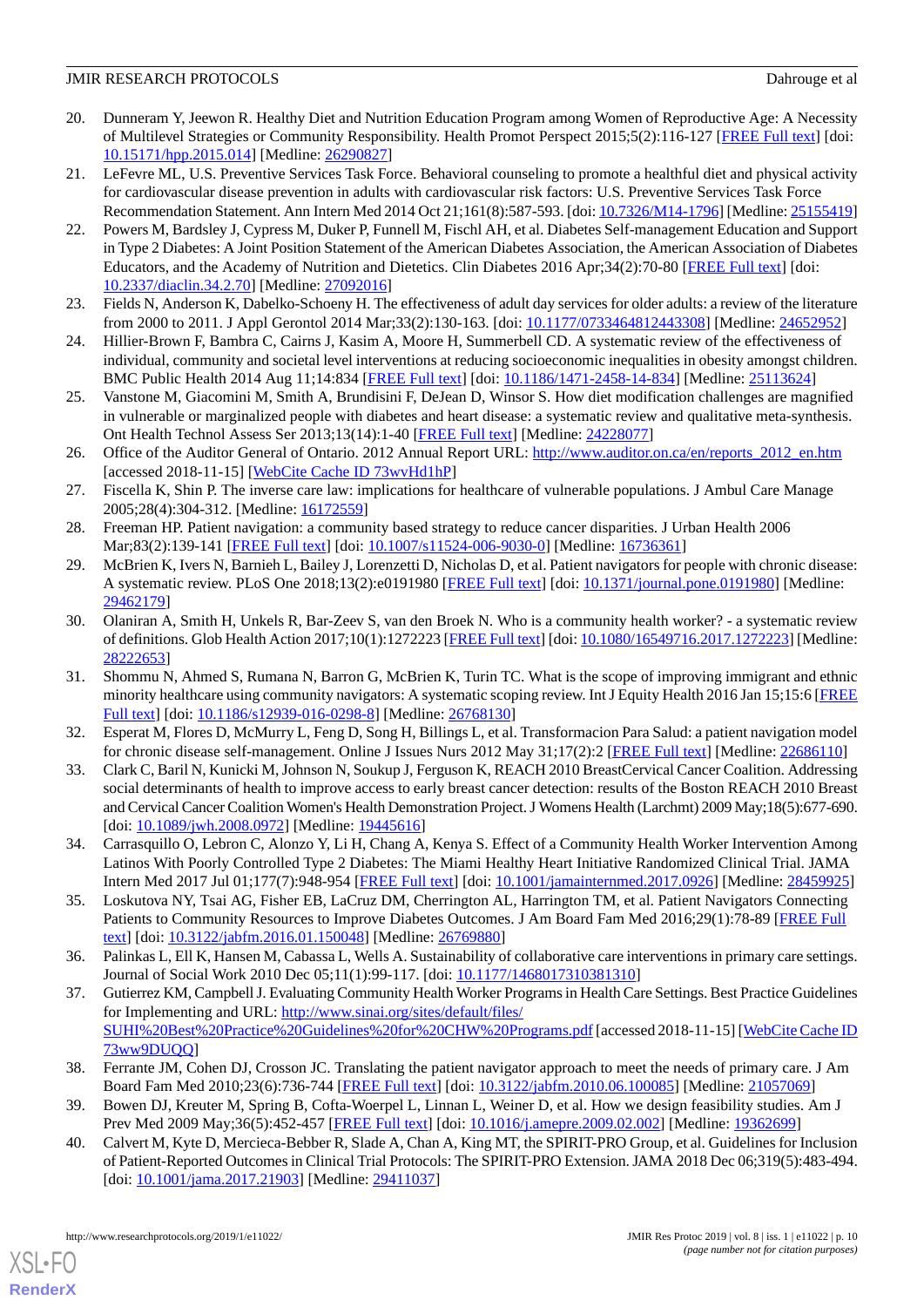- <span id="page-10-0"></span>41. Champlain LHIN: Ontario Local Health Integration Network. Sub-Region Population Health Profiles Technical Report. 2018. URL: [http://www.champlainlhin.on.ca/~/media/sites/champlain/Goals\\_Achvmnts/IHSP/SubRegions/Data/](http://www.champlainlhin.on.ca/~/media/sites/champlain/Goals_Achvmnts/IHSP/SubRegions/Data/SRHlthPrflsTechRptEN.pdf?la=en) [SRHlthPrflsTechRptEN.pdf?la=en](http://www.champlainlhin.on.ca/~/media/sites/champlain/Goals_Achvmnts/IHSP/SubRegions/Data/SRHlthPrflsTechRptEN.pdf?la=en)[\[WebCite Cache ID 73wyJcqHP](http://www.webcitation.org/

                                            73wyJcqHP)]
- <span id="page-10-1"></span>42. Hoffmann T, Glasziou P, Boutron I, Milne R, Perera R, Moher D, et al. Michie S: Better reporting of interventions: template for intervention description and replication (TIDieR) checklist and guide. BMJ : British Medical Journal 2014;348. [Medline: [24609605](http://www.ncbi.nlm.nih.gov/entrez/query.fcgi?cmd=Retrieve&db=PubMed&list_uids=24609605&dopt=Abstract)]
- <span id="page-10-3"></span><span id="page-10-2"></span>43. Rogers, Olaguera N. Diffusion of Innovations. In: Diffusion of Innovations, 5th Edition. New York: Simon & Schuster Adult Publishing Group; 2003.
- 44. Toal-Sullivan D, Rolfe D, Pottie K, Welch V, Thuku M, Gaudet C, et al. P347: Applying the findings of a commissioned rapid realist review to inform the planning for an intervention to increase referrals from primary care to community resources. In: North American Primary Care Research Group. Colorado Springs, Colorado. 2016 Presented at: North American Primary Care Research Group; November 12-16, 2016; Colorado Springs.
- <span id="page-10-5"></span><span id="page-10-4"></span>45. Schwarzer R. Modeling Health Behavior Change: How to Predict and Modify the Adoption and Maintenance of Health Behaviors. Applied Psychology 2008 Jan; 57(1):1-29. [doi: [10.1111/j.1464-0597.2007.00325.x\]](http://dx.doi.org/10.1111/j.1464-0597.2007.00325.x)
- 46. Goris J, Komaric N, Guandalini A, Francis D, Hawes E. Effectiveness of multicultural health workers in chronic disease prevention and self-management in culturally and linguistically diverse populations: a systematic literature review. Aust J Prim Health 2013;19(1):14-37. [doi: [10.1071/PY11130\]](http://dx.doi.org/10.1071/PY11130) [Medline: [22951183](http://www.ncbi.nlm.nih.gov/entrez/query.fcgi?cmd=Retrieve&db=PubMed&list_uids=22951183&dopt=Abstract)]
- 47. Kangovi S, Grande D, Carter T, Barg FK, Rogers M, Glanz K, et al. The use of participatory action research to design a patient-centered community health worker care transitions intervention. Healthc (Amst) 2014 Jul;2(2):136-144. [doi: [10.1016/j.hjdsi.2014.02.001](http://dx.doi.org/10.1016/j.hjdsi.2014.02.001)] [Medline: [26250382\]](http://www.ncbi.nlm.nih.gov/entrez/query.fcgi?cmd=Retrieve&db=PubMed&list_uids=26250382&dopt=Abstract)
- <span id="page-10-6"></span>48. Najafizada S, Bourgeault I, Labonte R, Packer C, Torres S. Community health workers in Canada and other high-income countries: A scoping review and research gaps. Can J Public Health 2015 Mar 12;106(3):e157-e164. [doi: [10.17269/cjph.106.4747](http://dx.doi.org/10.17269/cjph.106.4747)] [Medline: [26125243\]](http://www.ncbi.nlm.nih.gov/entrez/query.fcgi?cmd=Retrieve&db=PubMed&list_uids=26125243&dopt=Abstract)
- <span id="page-10-7"></span>49. Willis A, Reed E, Pratt-Chapman M, Kapp H, Hatcher E, Vaitones V, et al. Journal of Oncology Navigation and Survivorship. 2013. Development of a Framework for Patient Navigation: Delineating Roles Across Navigator Types URL: [https://tinyurl.](https://tinyurl.com/y73m7uee) [com/y73m7uee](https://tinyurl.com/y73m7uee)[[WebCite Cache ID 75FrL4w4O\]](http://www.webcitation.org/

                                            75FrL4w4O)
- <span id="page-10-9"></span><span id="page-10-8"></span>50. Miller W, Rollnick S, Conforti K. Motivational Interviewing, Second Edition: Preparing People for Change. New York: Guilford Publications, Inc; 2002.
- <span id="page-10-10"></span>51. Lancaster G, Dodd S, Williamson PR. Design and analysis of pilot studies: recommendations for good practice. J Eval Clin Pract 2004 May;10(2):307-312. [doi: [10.1111/j.2002.384.doc.x\]](http://dx.doi.org/10.1111/j.2002.384.doc.x) [Medline: [15189396\]](http://www.ncbi.nlm.nih.gov/entrez/query.fcgi?cmd=Retrieve&db=PubMed&list_uids=15189396&dopt=Abstract)
- <span id="page-10-11"></span>52. Sim J, Lewis M. The size of a pilot study for a clinical trial should be calculated in relation to considerations of precision and efficiency. J Clin Epidemiol 2012 Mar;65(3):301-308. [doi: [10.1016/j.jclinepi.2011.07.011\]](http://dx.doi.org/10.1016/j.jclinepi.2011.07.011) [Medline: [22169081](http://www.ncbi.nlm.nih.gov/entrez/query.fcgi?cmd=Retrieve&db=PubMed&list_uids=22169081&dopt=Abstract)]
- <span id="page-10-12"></span>53. Canadian socioeconomic database from Statistics Canada (CANSIM). 6-4-2018 URL: [https://www150.statcan.gc.ca/n1/](https://www150.statcan.gc.ca/n1/en/type/data) [en/type/data](https://www150.statcan.gc.ca/n1/en/type/data) [accessed 2018-11-15] [\[WebCite Cache ID 73x2Jw2Qc](http://www.webcitation.org/

                                            73x2Jw2Qc)]
- <span id="page-10-13"></span>54. Thylefors I, Persson O, Hellström D. Team types, perceived efficiency and team climate in Swedish cross-professional teamwork. J Interprof Care 2005 Mar;19(2):102-114. [doi: [10.1080/13561820400024159\]](http://dx.doi.org/10.1080/13561820400024159) [Medline: [15823885](http://www.ncbi.nlm.nih.gov/entrez/query.fcgi?cmd=Retrieve&db=PubMed&list_uids=15823885&dopt=Abstract)]
- <span id="page-10-14"></span>55. Anderson NR, West MA. Journal of Organizational Behaviour. 1998. Measuring climate for work group innovation: development and validation of the team climate inventory URL: [http://www.psychwiki.com/dms/other/labgroup/](http://www.psychwiki.com/dms/other/labgroup/Measufsdfsdbger345resWeek1/Danika/Andersen1998.pdf) [Measufsdfsdbger345resWeek1/Danika/Andersen1998.pdf](http://www.psychwiki.com/dms/other/labgroup/Measufsdfsdbger345resWeek1/Danika/Andersen1998.pdf)[[WebCite Cache ID 75FrSO3pY](http://www.webcitation.org/

                                            75FrSO3pY)]
- <span id="page-10-15"></span>56. Shea C, Jacobs S, Esserman D, Bruce K, Weiner BJ. Organizational readiness for implementing change: a psychometric assessment of a new measure. Implement Sci 2014 Jan 10;9:7 [\[FREE Full text\]](https://implementationscience.biomedcentral.com/articles/10.1186/1748-5908-9-7) [doi: [10.1186/1748-5908-9-7](http://dx.doi.org/10.1186/1748-5908-9-7)] [Medline: [24410955](http://www.ncbi.nlm.nih.gov/entrez/query.fcgi?cmd=Retrieve&db=PubMed&list_uids=24410955&dopt=Abstract)]
- <span id="page-10-17"></span><span id="page-10-16"></span>57. Herscovitch L, Meyer JP. Commitment to organizational change: extension of a three-component model. J Appl Psychol 2002 Jun;87(3):474-487. [Medline: [12090605](http://www.ncbi.nlm.nih.gov/entrez/query.fcgi?cmd=Retrieve&db=PubMed&list_uids=12090605&dopt=Abstract)]
- 58. Creswell J, Clark VL. Designing and conducting mixed methods research. In: Designing and conducting mixed methods research. Thousand Oaks: Sage publications; 2017.
- <span id="page-10-18"></span>59. Shrank W. The Center For Medicare And Medicaid Innovation's blueprint for rapid-cycle evaluation of new care and payment models. Health Aff (Millwood) 2013 Apr;32(4):807-812. [doi: [10.1377/hlthaff.2013.0216\]](http://dx.doi.org/10.1377/hlthaff.2013.0216) [Medline: [23535630](http://www.ncbi.nlm.nih.gov/entrez/query.fcgi?cmd=Retrieve&db=PubMed&list_uids=23535630&dopt=Abstract)]
- <span id="page-10-20"></span><span id="page-10-19"></span>60. Levesque JF, Harris M, Russell G. Patient-centred access to health care: conceptualising access at the interface of health systems and populations. Int J Equity Health 2013 Mar 11;12:18 [\[FREE Full text](https://equityhealthj.biomedcentral.com/articles/10.1186/1475-9276-12-18)] [doi: [10.1186/1475-9276-12-18\]](http://dx.doi.org/10.1186/1475-9276-12-18) [Medline: [23496984](http://www.ncbi.nlm.nih.gov/entrez/query.fcgi?cmd=Retrieve&db=PubMed&list_uids=23496984&dopt=Abstract)]
- <span id="page-10-21"></span>61. Sandelowski M. Qualitative analysis: what it is and how to begin. Res Nurs Health 1995 Aug;18(4):371-375. [Medline: [7624531\]](http://www.ncbi.nlm.nih.gov/entrez/query.fcgi?cmd=Retrieve&db=PubMed&list_uids=7624531&dopt=Abstract)
- 62. Thorne S. Interpretive description. Walnut Creek, CA: Left Coast Press, Inc; 2008.
- 63. Greenhalgh T, Papoutsi C. Studying complexity in health services research: desperately seeking an overdue paradigm shift. BMC Med 2018 Dec 20;16(1):95 [\[FREE Full text\]](https://bmcmedicine.biomedcentral.com/articles/10.1186/s12916-018-1089-4) [doi: [10.1186/s12916-018-1089-4](http://dx.doi.org/10.1186/s12916-018-1089-4)] [Medline: [29921272\]](http://www.ncbi.nlm.nih.gov/entrez/query.fcgi?cmd=Retrieve&db=PubMed&list_uids=29921272&dopt=Abstract)
- 64. Plsek P, Greenhalgh T. Complexity science: The challenge of complexity in health care. BMJ 2001 Sep 15;323(7313):625-628 [[FREE Full text](http://europepmc.org/abstract/MED/11557716)] [Medline: [11557716](http://www.ncbi.nlm.nih.gov/entrez/query.fcgi?cmd=Retrieve&db=PubMed&list_uids=11557716&dopt=Abstract)]